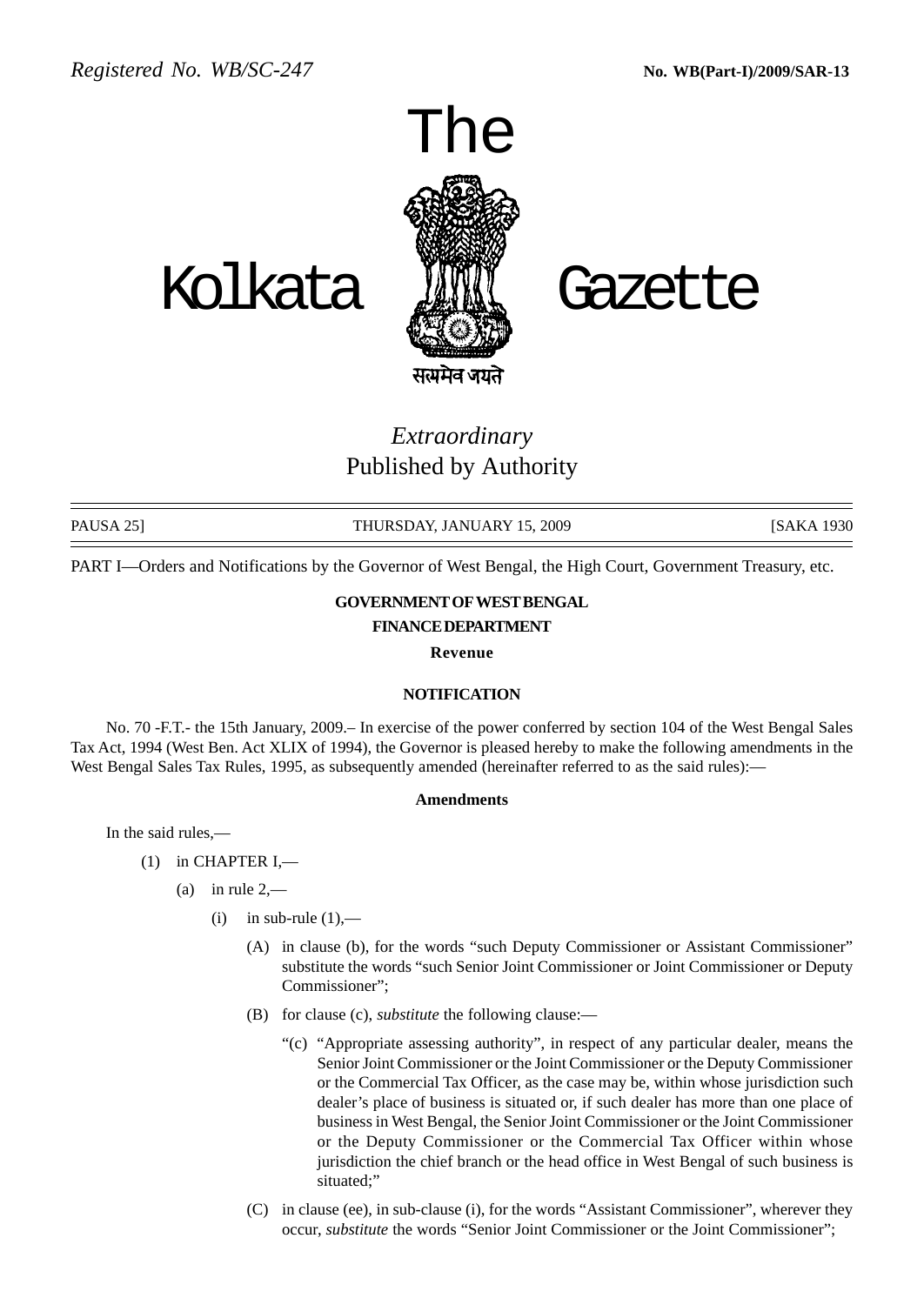- (D) for clause (g), *substitute* the following clause:—
	- "(g) "Joint Commissioner" means the person appointed by the designation of Joint Commissioner of Commercial Taxes by the State Government under sub-section (1) of section 3 to assist the Commissioner;";
- (E) after clause (q), *insert* the following clause (qa):
	- "(qa)"Senior Joint Commissioner" means the person appointed by the designation of Senior Joint Commissioner of Commercial Taxes by the State Government under sub-section (1) of section 3 to assist the Commissioner;";
- (b) in rule  $3$ ,—
	- (i) in the Table appended to sub-rule  $(1)$ ,—
		- (A) in the entry in column (4) against serial No. 9 in column (1), for the words "Assistant Commissioner", *substitute* the words "Joint Commissioner";
		- (B) in the entry in column (4) against serial No. 11 in column (1), for the words "Assistant Commissioner", *substitute* the words "Deputy Commissioner";
		- (C) in the entry in column (4) against serial No. 11A in column (1), for the words "Deputy Commissioner", *substitute* the words "Senior Joint Commissioner";
		- (D) in the entry in column (4) against serial No. 12 in column (1), for the words "Assistant Commissioner", *substitute* the words "Joint Commissioner";
		- (E) in the entry in column (4) against serial No. 15A in column (1), for the words "Deputy Commissioner", *substitute* the words "Senior Joint Commissioiner";
		- (F) for the entries in column (3) and in column (4) against serial No. 28 in column (1), *substitute* the following entries in column (3) and in column (4), respectively:—

|                   | (3)                                                                                                                                                                             | (4)                             |  |
|-------------------|---------------------------------------------------------------------------------------------------------------------------------------------------------------------------------|---------------------------------|--|
|                   | To revise <i>suo motu</i> an assessment made<br>or an order passed by a Commercial Tax Officer<br>or an Assistant Commercial Tax Officer                                        | Deputy Commissioner.            |  |
|                   | To revise <i>suo motu</i> an assessment made<br>or an order passed by a Deputy Commissioiner                                                                                    | Joint Commissioner.             |  |
|                   | To revise <i>suo motu</i> an assessment made<br>or an order passed by a Joint Commissioner                                                                                      | Senior Joint Commissioner.      |  |
|                   | To revise <i>suo motu</i> an assessment made<br>or an order passed by a Senior Joint Commissioner                                                                               | Additional Commissioner.        |  |
| $\left( G\right)$ | for the entries in column $(3)$ and in column $(4)$ against serial No. 29 in column $(1)$ ,<br>substitute the following entries in column (3) and in column (4), respectively:- |                                 |  |
|                   | (3)                                                                                                                                                                             | (4)                             |  |
|                   | To revise, on application, an assessment made<br>or an order passed by a Commercial Tax Officer<br>or an Assistant Commercial Tax Officer                                       | Deputy Commissioner.            |  |
|                   | To revise, on application, an assessment made<br>or an order passed by a Deputy Commissioner                                                                                    | Joint Commissioner.             |  |
|                   | To revise, on application, an assessment made<br>or an order passed by a Joint Commissioner                                                                                     | Senior Joint Commissioner.      |  |
|                   | To revise, on application, an assessment made<br>or an order passed by a Senior Joint Commissioner                                                                              | <b>Additional Commissioner.</b> |  |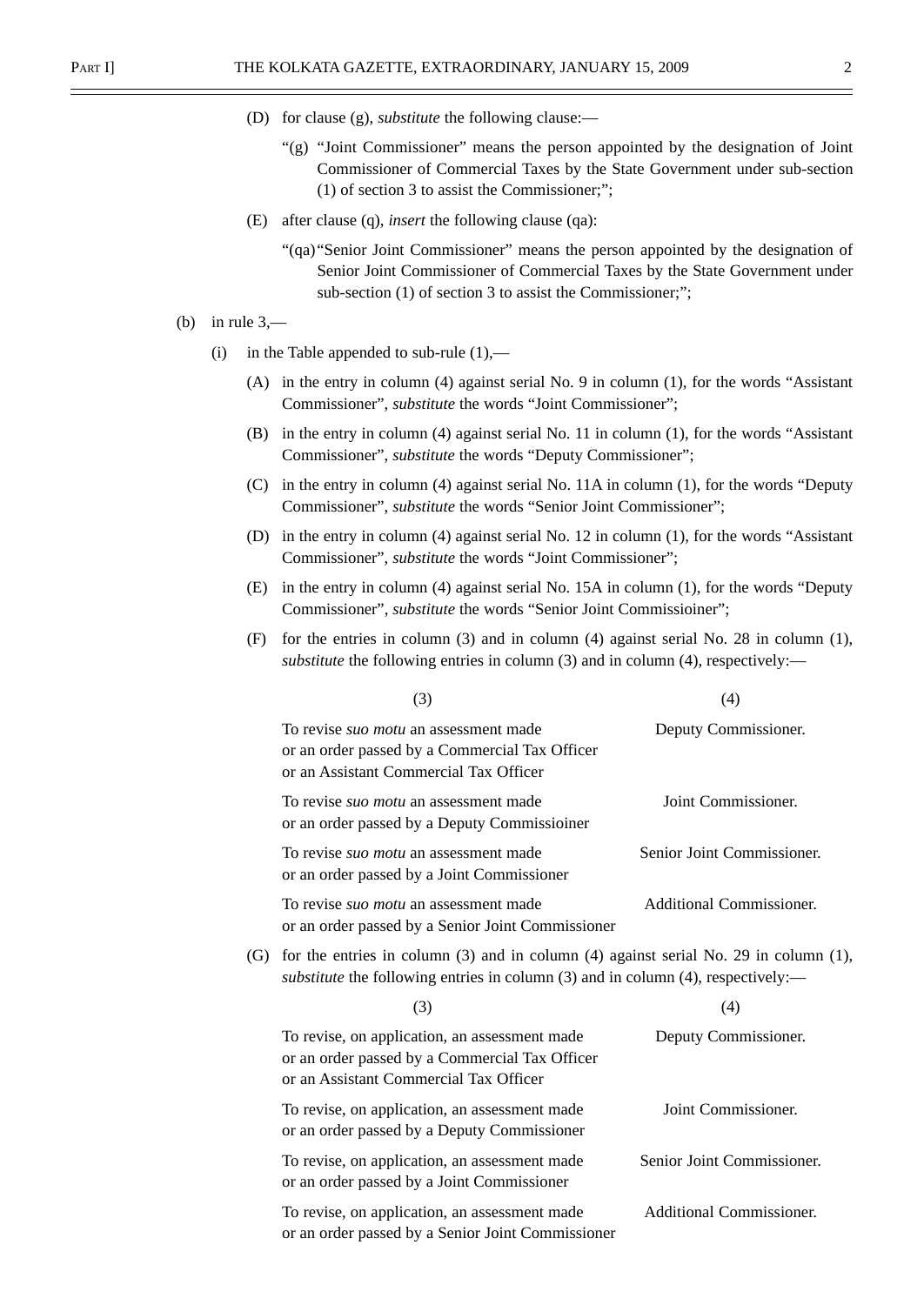- (H) in the entry in column (4) against serial No. 30 in column (1), for the words "Assistant Commissioner", *substitute* the words "Deputy Commissioner";
- (ii) in sub-rule (2), for the words "a Commercial Tax Officer shall be subordinate to an Assistant Commissioner, an Assistant Commissioner shall be subordinate to a Deputy Commissioner, a Deputy Commissioner shall be subordinate to an Additional Commissioner", *substitute* the words "a Commercial Tax Officer shall be subordinate to a Deputy Commissioner, a Deputy Commissioner shall be subordinate to a Joint Commissioner, a Joint Commissioner shall be subordinate to a Senior Joint Commissioner, a Senior Joint Commissioner shall be subordinate to an Additional Commissioner";
- (2) in CHAPER IV, in rule 26, in sub-rule (1), for the words "Deputy Commissioner or Assistant Commissioner", *substitute* the words "Senior Joint Commissioner or Joint Commissioner";
- (3) in CHAPTER IX, in rule 79, in sub-rule (2), for the words "Commercial Tax Officer or Assistant Commissioner", *substitute* the words "Commercial Tax Officer, Deputy Commissioner or Joint Commissioner";
- (4) in CHAPTER X, in rule 90, for the words "Deputy Commissioner", wherever they occur, *substitute* the words "Senior Joint Commissioner";
- (5) in CHAPTER XI,—
	- (a) in rule  $100$ ,—
		- (i) in sub-rule (1), for the words "Deputy Commissioner or Assistant Commissioner", *substitute* the words "Senior Joint Commissioner or Joint Commissioner";
		- (ii) in sub-rule (3), for the words "the Deputy Commissioner or the Assistant Commissioner", *substitute* the words "the Senior Joint Commissioner or the Joint Commissioner";
		- (iii) in sub-rule (4), for the words "the Deputy Commissioner or Assistant Commissioner", *substitute* the words "the Senior Joint Commissioner or the Joint Commissioner";
	- (b) in rule 101, for the words "the Deputy Commissioner or the Assistant Commissioner", *substitute* the words "the Senior Joint Commissioner or the Joint Commissioner";
	- (c) in rule 111, in sub-rule  $(2)$ ,—
		- (i) for the words "the Deputy Commissioner or the Assistant Commissioner", *substitute* the words "the Senior Joint Commissioner or the Joint Commissioner";
		- (ii) for the words "such Deputy Commissioner or Assistant Commissioner", *substitute* the words "such Senior Joint Commissioner or Joint Commissioner";
	- (d) in rule 124, in sub-rule  $(2)$ ,—
		- (i) for the words "the Deputy Commissioner or the Assistant Commissioner", *substitute* the words "the Senior Joint Commissioner or the Joint Commissioner";
		- (ii) for the words "such Deputy Commissioner or Assistant Commissioner", *substitute* the words "such Senior Joint Commissioner or Joint Commissioner";
	- (e) in rule 135, in sub-rule  $(2)$ ,—
		- (i) for the words "the Deputy Commissioner or the Assistant Commissioner", *substitute* the words "the Senior Joint Commissioner or the Joint Commissioner";
		- (ii) for the words "such Deputy Commissioner or Assistant Commissioner", *substitute* the words "such Senior Joint Commissioner or Joint Commissioner";
	- (f) in rule 144, in sub-rule  $(2)$ ,—
		- (i) for the words "the Deputy Commissioner or the Assistant Commissioner", *substitute* the words "the Senior Joint Commissioner or the Joint Commissioner";
		- (ii) for the words "such Deputy Commissioner or Assistant Commissioner", *substitute* the words "such Senior Joint Commissioner or Joint Commissioner";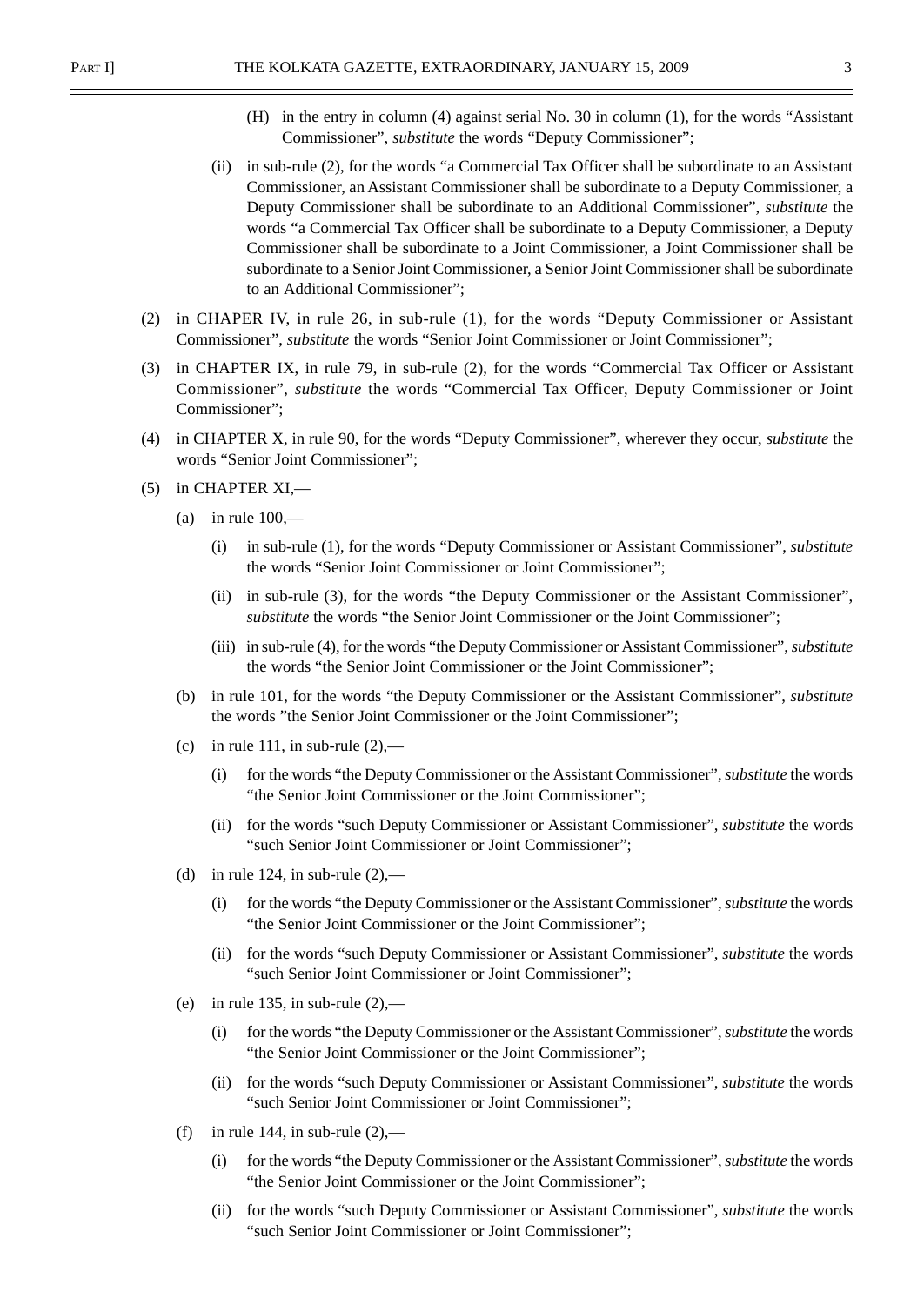- (g) in rule 147, for the words "such Deputy Commissioner", *substitute* the words "such Senior Joint Commissioner or Joint Commissioner";
- (h) in rule 148,--
	- (i) for sub-rule (1), *substitute* the following sub-rule:—

"(1) If the Senior Joint Commissioner or the Joint Commissioner, as the case may be, is satisfied that a registered dealer has furnished correctly all information in the application reffered to in rule 147 and that such dealer has complied with the requirements of the provisions of the Act, and the rules for the purpose of sub-section (1) of section 40 or sub-section (1) of section 41, as the case may be, the Senior Joint Commissioner or the Joint Commissioner, as the case may be, shall grant a certificate of eligibility in Form 24 to such dealer.";

- (ii) in sub-rule (3), for the words "the Deputy Commissioner or the Assistant Commissioner", *substitute* the words "the Senior Joint Commissioner or the Joint Commissioner";
- $(i)$  in rule 149.—
	- (i) in sub-rule (1), for the words "make an application to the Deputy Commissioner or the Assistant Commissioner", *substitute* the words "make an application to the Senior Joint Commissioner or the Joint Commissioner";
	- (ii) in sub-rule (2), for the words "the Deputy Commissioner or the Assistant Commissioner, as the case may be, is satisfied", *substitute* the words "the Senior Joint Commissioner or the Joint Comissioner, as the case may be, is satisfied";
	- (iii) in sub-rule (3), for the words "the Deputy Commissioner or the Assistant Commissioner, as the case may be, is not satisfied", *substitute* the words "the Senior Joint Commissioer or the Joint Commissioner, as the case may be, is not satisfied";
	- (iv) in sub-rule (4), for the words "the Deputy Commissioner or the Assistant Commissioner", substitute the words "the Senior Joint Commissioner or the Joint Commissioner";
- (j) in rule 150, in sub-rule (1), for the words "the Deputy Commissioner or the Assistant Commissioner", *substitute* the words "the Senior Joint Commissioner or the Joint Commissioner";
- (k) in rule 151, in sub-rule (3), for the words "Deputy Commissioner or the Assistant Commissioner", *substitute* the words "Senior Joint Commissioner or the Joint Commissioner";
- (6) in CHAPTER XII,—
	- (a) in rule 168, in sub-rule (1), for the words "from the office of any Deputy Commissioner or Assistant Commissioner", *substitute* the words "from the office of any Senior Joint Commissioner or Joint Commissioner";
	- (b) in rule 169, in sub-rule (2), for the words "at the office of any Assistant Commissioner or Deputy Commissioner", *substitute* the words "at the office of any Deputy Commissioner or Joint Commissioner or Senior Joint Commissioner";
	- (c) in rule 172, in sub-rule (1), for the words "to such Assistant Commissioner or Commercial Tax Officer", *substitute* the words "to such Senior Joint Commissioner, Joint Commissioner, Deputy Commissioner or Commercial Tax Officer";
	- (d) in rule 173, in sub-rule (1), for the words "to such Assistant Commissioner or Commercial Tax Officer", *substitute* the words "to such Senior Joint Commissioner, Joint Commissioner or Deputy Commissioner or Commercial Tax Officer";
	- (e) in rule  $176$ 
		- (i) in sub-rule (2), for the words "Deputy Commissioner", *substitute* the words "Senior Joint Commissioner";
		- (ii) in sub-rule (3), for the words "the concerned Deputy Commissioner", *substitute* the words "the concerned Senior Joint Commissioner";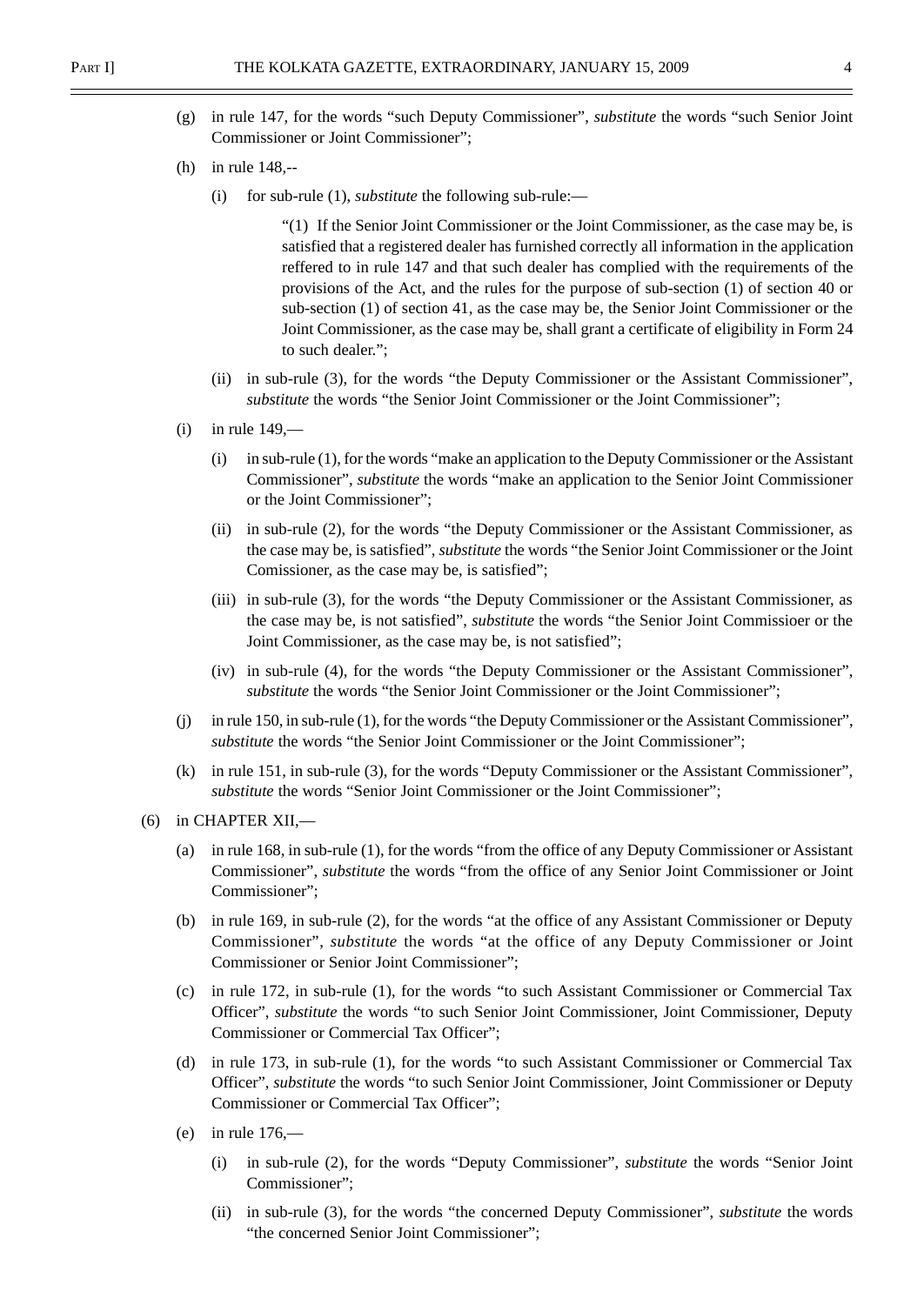- (7) in CHAPTER XIII,—
	- (a) in rule 181B, in sub-rule (4), for the words "inform the concerned Deputy Commissioner, of his decision to do so", *substitute* the words "inform the concerned Additional Commissioner or Senior Joint Commissioner, as the case may be, of his decision to do so";
	- (b) in rule 181D,—
		- (i) in sub-rule (1), for the words "and where it appears to a Deputy Commissioner having jurisdiction in respect of such dealer", *substitute* the words "and where it appears to an Additional Commissioner or Senior Joint Commissioner, as the case may be, having jurisdiction in respect of such dealer";
		- (ii) in sub-rule (2), for the words "Deputy Commissioner", *substitute* the words "Additional Commissioner or Senior Joint Commissioner, as the case may be";
		- (iii) in sub-rule (3), for the words "Deputy Commissioner," *substitute* the words "Additional Commissioner or the Senior Joint Commissioner, as the case may be";
	- $(c)$  in rule 188,—
		- (i) in sub-rule (1), for the words "Assistant Commissioner, Commercial Tax Officer or Assistant Commercial Tax Officer", *substitute* the words "Joint Commissioner, Deputy Commissioner, Commercial Tax Officer or Assistant Commercial Tax Officer";
		- (ii) in sub-rule (6), for the words "Commercial Tax Officer or Inspector", *substitute* the words "an officer authorised in this behalf by the Commissioner";
	- (d) in rule  $189$ ,—
		- (i) in sub-rule (1), for the words "Assistant Commissioner, Commercial Tax Officer or Assistant Commercial Tax Officer", wherever they occur, *substitute* the words "Joint Commissioner, Deputy Commissioner, Commercial Tax Officer or Assistant Commercial Tax Officer";
		- (ii) in sub-rule (3), for the words "Assistant Commissioner, Commercial Tax Officer or Assistant Commercial Tax Officer", wherever they occur, *substitute* the words "Joint Commissioner, Deputy Commissioner, Commercial Tax Officer or Assistant Commercial Tax Officer";
	- (e) in rule 197,—
		- (i) for the existing sub-rule (1), *substitute* the following sub-rule:—

"(1) Where the Commissioner is satisfied that he is required to pay interest under section 34, he shall, by an order in writing, direct the appropriate assessing authority to pay the dealer, who is entitled to get such interest, the amount of interest, by issuing a Refund Adjustment Order, or by making payment of the said amount in accoudance with the second proviso to sub-rule (4) of rule 181.";

- (ii) in sub-rule (2), for the words "Deputy Commissioner", *substitute* the words "Senior Joint Commissioner";
- (8) in CHAPTER XV,—
	- (a) in rule  $211$ ,—
		- (i) in sub-rule (1), for the words "Commercial Tax Officer or Assistant Commercial Tax Officer", occurring in two places, *substitute* the words "Deputy Commissioner, Commercial Tax Officer or Assistant Commercial Tax Officer";
		- (ii) in sub-rule (2), for the words "Commercial Tax Officer or Assistant Commercial Tax Officer", *substitute* the words "Deputy Commissioner, Commercial Tax Officer or Assistant Commercial Tax Officer";
		- (iii) in sub-rule (3), for the words "Commercial Tax Officer or Assistant Commercial Tax Officer", *substitute* the words "Deputy Commissioner, Commercial Tax Officer or Assistant Commercial Tax Officer";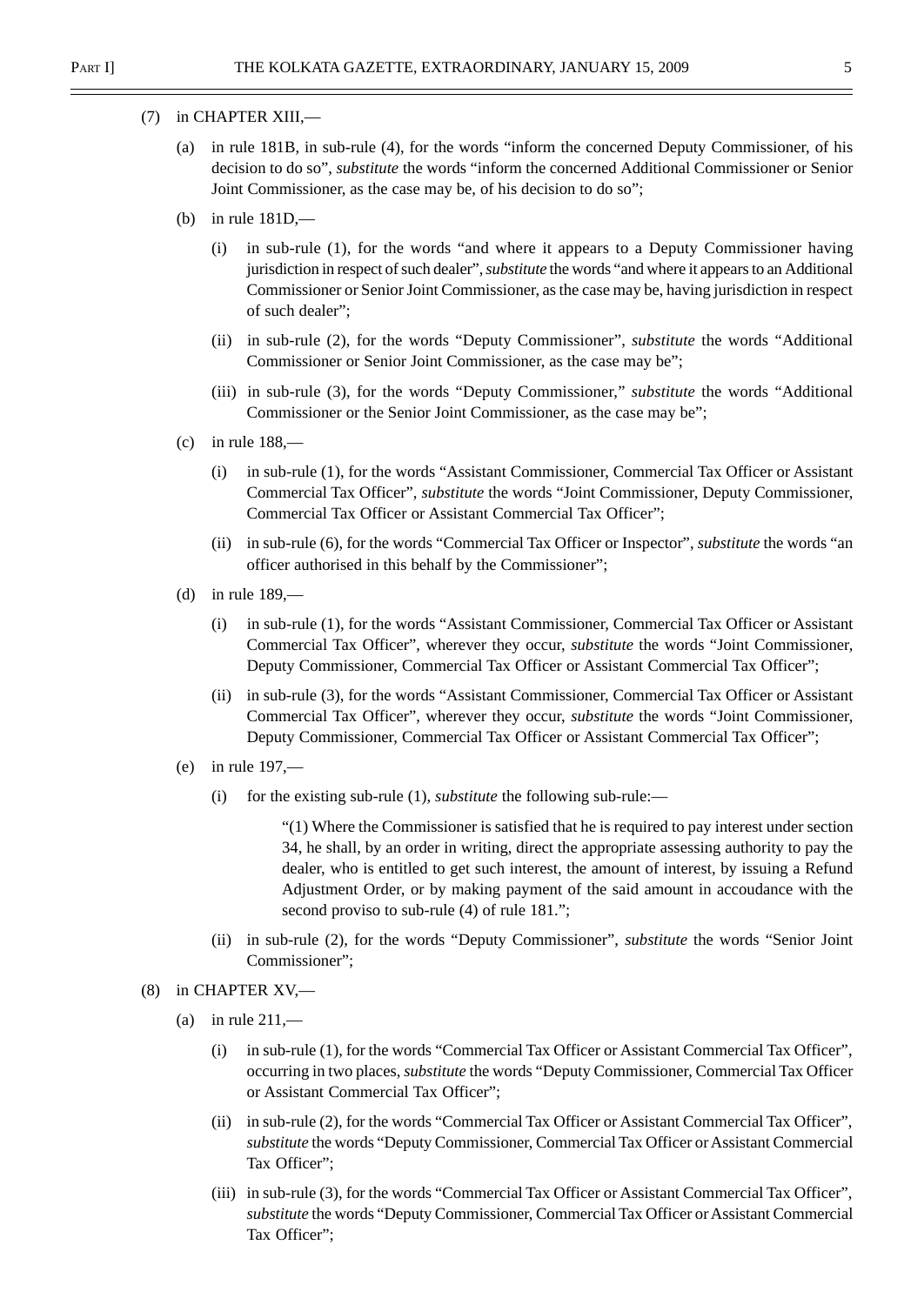- (iv) in sub-rule (4), for the words "Assistant Commissioner or Commercial Tax Officer", *substitute* the words "Joint Commissioner, Deputy Commissioner or Commercial Tax Officer";
- (v) in sub-rule (5), for the words "Assistant Commissioner or Commercial Tax Officer", *substitute* the words "Joint Commissioner, Deputy Commissioner or Commercial Tax Officer";
- (vi) in sub-rule  $(7)$ ,—
	- (A) for the words "Commercial Tax Officer or Assistant Commercial Tax Officer", *substitute* the words "Deputy Commissioner, Commercial Tax Officer or Assistant Commercial Tax Officer";
	- (B) for the words "the Assistant Commissioner or the Commercial Tax Officer", *substitute* the words "the Joint Commissioner, the Deputy Commissioner or the Commercial Tax Officer";
- (b) in rule 211A,—
	- (i) in sub-rule (2), for the words "Assistant Commissioner, Commercial Tax Officer or Assistant Commercial Tax Officer", *substitute* the words "Deputy Commissioner, Commercial Tax Officer or Assistant Commercial Tax Officer";
	- (ii) in sub-rule (3), for the words "Assistant Commissioner or Commercial Tax Officer", *substitute* the words "Joint Commissioner, Deputy Commissioner or Commercial Tax Officer";
	- (iii) in sub-rule (5), for the words "Assistant Commissioner or Commercial Tax Officer", *substitute* the words "Joint Commissioner, Deputy Commissioner or Commercial Tax Officer";
	- (iv) in sub-rule (6), for the words "Assistant Commissioner, Commercial Tax Officer or Assistant Commercial Tax Officer", *substitute* the words "Deputy Commissioner, Commercial Tax Officer or Assistant Commercial Tax Officer";
- $(c)$  in rule 212,—
	- (i) in sub-rule (1), for the words "Assistant Commissioner, Commercial Tax Officer or Assistant Commercial Tax Officer", wherever they occur, *substitute* the words "Deputy Commissioner, Commercial Tax Officer or Assistant Commercial Tax Officer";
	- (ii) in sub-rule (2), for the words "Commercial Tax Officer or Assistant Commercial Tax Officer", wherever they occur, *substitute* the words "Deputy Commissioner, Commercial Tax Officer or Assistant Commercial Tax Officer";
	- (iii) in sub-rule (3), for the words "Commercial Tax Officer or Assistant Commercial Tax Officer", wherever they occur, *substitute* the words "Deputy Commissioner, Commercial Tax Officer or Assistant Commercial Tax Officer";
	- (iv) in sub-rule (4), for the words "Commercial Tax Officer or Assistant Commercial Tax Officer", wherever they occur, *substitute* the words "Deputy Commissioner, Commercial Tax Officer or Assistant Commercial Tax Officer";
	- (v) in sub-rule (6), for the words "Commercial Tax Officer or Assistant Commercial Tax Officer", wherever they occur, *substitute* the words "Deputy Commissioner, Commercial Tax Officer or Assistant Commercial Tax Officer";
	- (vi) in sub-rule (7), for the words "Assistant Commissioner or Commercial Tax Officer", *substitute* the words "Joint Commissioner, Deputy Commissioner or Commercial Tax Officer";
	- (vii) in sub-rule (8), for the words "Assistant Commissioner or Commercial Tax Officer", *substitute* the words "Joint Commissioner, Deputy Commissioner or Commercial Tax Officer";
	- (viii) in sub-rule  $(9)$ ,—
		- (A) for the words "Assistant Commissioner or Commercial Tax Officer", *substitute* the words "Joint Commissioner, Deputy Commissioner or Commercial Tax Officer";
		- (B) for the words "Commercial Tax Officer, or Assistant Commercial Tax Officer", *substitute* the words "Deputy Commissioner, Commercial Tax Officer or Assistant Commercial Tax Officer";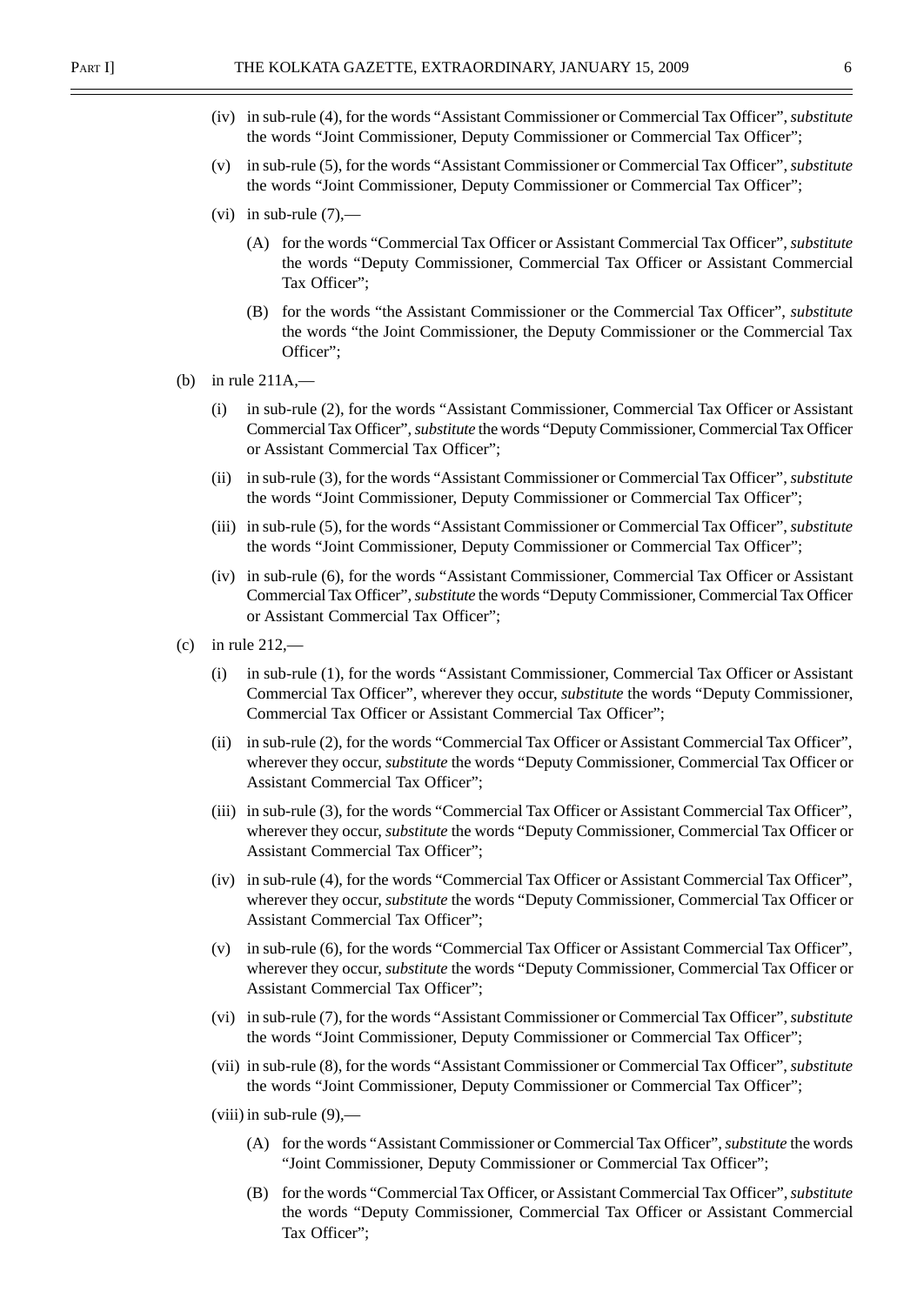- (d) in rule  $213$ ,—
	- (i) in sub-rule  $(1)$ ,—
		- (A) for the words "Commercial Tax Officer or Assistant Commissioner Tax Officer", *substitute* the words "Deputy Commissioner, Commercial Tax Officer or Assistant Commercial Tax Officer";
		- (B) for the words "Assistant Commissioner or Commercial Tax Officer", *substitute* the words "Joint Commissioner, Deputy Commissioner, Commercial Tax Officer or Assistant Commercial Tax Officer";
	- (ii) in sub-rule (2), for the words "Assistant Commissioner, Commercial Tax Officer or Assistant Commercial Tax Officer", *substitute* the words "Joint Commissioner, Deputy Commissioner, Commercial Tax Officer or Assistant Commercial Tax Officer";
- (e) in rule 214A, in sub-rule (2), for the words "Assistant Commissioner, Commercial Tax Officer, or Assistant Commercial Tax Officer", *substitute* the words "Deputy Commissioner, Commercial Tax Officer, or Assistant Commercial Tax Officer";
- (f) in rule  $214B$ ,—
	- (i) in sub-rule (1), for the words "Assistant Commissioner or Commercial Tax Officer", *substitute* the words "Joint Commissioner, Deputy Commissioner or Commercial Tax Officer";
	- (ii) in sub-rule (6), for the words "Assistant Commissioner or Commercial Tax Officer", *substitute* the words "Joint Commissioner, Deputy Commissioner or Commercial Tax Officers";
- (g) in rule  $214C$ ,—
	- (i) in sub-rule (4), for the words "Assistant Commissioner or Commercial Tax Officer", *substitute* the words "Deputy Commissioner or Commercial Tax Officer";
	- (ii) in sub-rule  $(5)$ ,—
		- (A) for the words "Commercial Tax Officer or Assistant Commercial Tax Officer", *substitute* the words "Deputy Commissioner or Commercial Tax Officer or Assistant Commercial Tax Officer";
		- (B) for the words "Assistant Commissioner or Commercial Tax Officer", *substitute* the words "Joint Commissioner, Deputy Commissioner or Commercial Tax Officer";
- (h) in rule 214D,—
	- (i) in sub-rule (1), for the words "an Assistant Commissioner or a Commercial Tax Officer", *substitute* the words "a Joint Commissioner, or a Deputy Commissioner or a Commercial Tax Officer";
	- (ii) in sub-rule (2), in FORM OF OPTION, for the words "Assistant Commissioner/Commercial Tax Officer", *substitute* the words "Joint Commissioner/Deputy Commissioner/Commercial Tax Officer";
- $(i)$  in rule 215,—
	- (i) in sub-rule (5), in clause (b), for the words "Additional Commissioner, Deputy Commissioner or Commercial Tax Officer", *substitute* the words "Additional Commissioner, Senior Joint Commissioner, Joint Commissioner, Deputy Commissioner or Commercial Tax Officer";
	- (ii) in sub-rule (6), for the words "Commercial Tax Officer", *substitute* the words "Deputy Commissioner or Commercial Tax Officer";
- $(i)$  in rule 215A,—
	- (i) in sub-rule  $(1)$ ,—
		- (A) in clause (a), for the words "Assistant Commissioner or Commercial Tax Officer", *substitute* the words "Joint Commissioner, Deputy Commissioner or Commercial Tax Officer";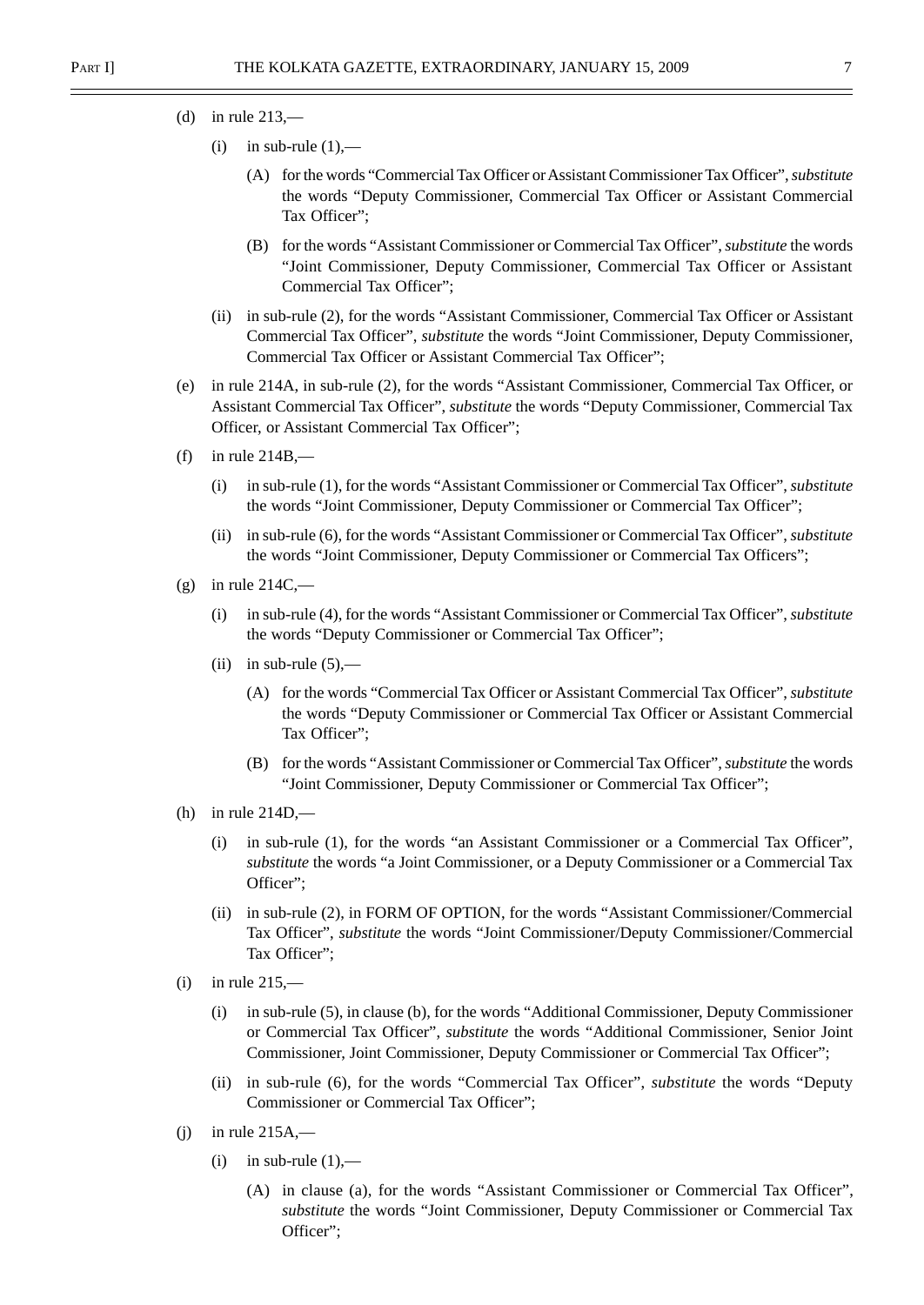- (B) in clause (c), for the words "Assistant Commissioner or Commercial Tax Officer", *substitute* the words "Joint Commissioner, Deputy Commissioner or Commercial Tax Officer";
- (C) in clause (d), for the words "Assistant Commissioner or Commercial Tax Officer", *substitute* the words "Joint Commissioner, Deputy Commissioner or Commercial Tax Officer";
- (ii) in sub-rule (6), for the words "Deputy Commissioner or Assistant Commissioner", *substitute* the words "Senior Joint Commissioner, Joint Commissioner or Deputy Commissioner";
- $(k)$  in rule 215B,—
	- (i) in sub-rule  $(1)$ ,—
		- (A) in clause (a), for the words "Assistant Commissioner or Commercial Tax Officer", *substitute* the words "Joint Commissioner, Deputy Commissioner or Commercial Tax Officer";
		- (B) in clause (b), for the words "Assistant Commissioner or Commercial Tax Officer", *substitute* the words "Joint Commissioner, Deputy Commissioner or Commercial Tax Officer";
	- (ii) in sub-rule  $(5)$ , in the proviso,—
		- (A) for the words "Commercial Tax Officer or Assistant Commercial Tax Officer", *substitute* the words "Deputy Commissioner or Commercial Tax Officer or Assistant Commercial Tax Officer";
		- (B) for the words "Assistant Commissioner or Commercial Tax Officer", *substitute* the words "Joint Commissioner, Deputy Commissioner or Commercial Tax Officer";
	- (iii) in sub-rule (7), for the words "Deputy Commissioner or Assistant Commissioner," *substitute* the words "Senior Joint Commissioner or Joint Commissioner";
- (l) in rule 218, for the words "Assistant Commissioner, Commercial Tax Officer or Assistant Commercial Tax Officer", *substitute* the words "Joint Commissioner, Deputy Commissioner, Commercial Tax Officer or Assistant Commercial Tax Officer";
- $(m)$  in rule 222,—
	- (i) in clause (a), for the words "Assistant Commssioner, Commercial Tax Officer, Assistant Commercial Tax Officer or Patrolman", *substitute* the words "Deputy Commissioner, Commercial Tax Officer, Assistant Commercial Tax Officer or Patrolman";
	- (ii) in clause (b), for the words "Deputy Commissioner, Assistant Commissioner or Commercial Tax Officer", *substitute* the words "Joint Commissioner, Deputy Commercial or Commercial Tax Officer";
- (n) in rule 223, in sub-rule  $(2)$ ,—
	- (i) in clause (a), for the words "Deputy Commissioner, Assistant Commissioner, Commercial Tax Officer or Assistant Commercial Tax Officer", *substitute* the words "Deputy Commissioner, Commercial Tax Officer or Assistant Commercial Tax Officer";
	- (ii) in clause (b), for the words "Deputy Commissioner, Assistant Commissioner, or Commercial Tax Officer", *substitute* the words "Joint Commissioner, Deputy Commissioner , or Commercial Tax Officer";
- (o) in rule 224, for the words "Deputy Commissioner, Assistant Commissioner, Commercial Tax Officer, or Assistant Commercial Tax Officer", *substitute* the words "Deputy Commissioner, Commercial Tax Officer, or Assistant Commercial Tax Officer";
- (p) in rule 225, for the words "Deputy Commissioner, Assistant Commissioner, Commercial Tax Officer, or Assistant Commercial Tax Officer", *substitute* the words "Deputy Commissioner, Commercial Tax Officer, or Assistant Commercial Tax Officer";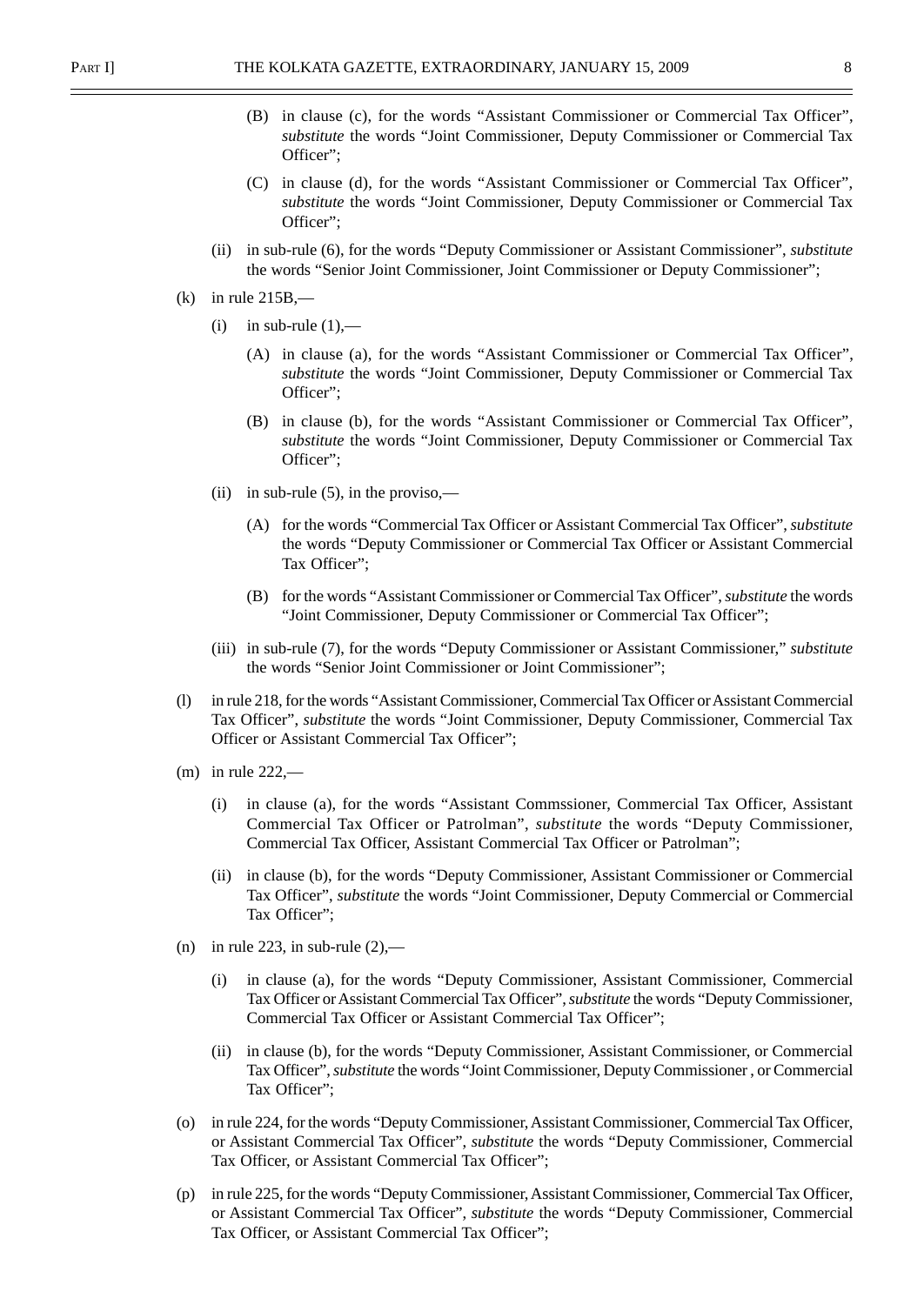- $(q)$  in rule 227,—
	- (i) in sub-rule  $(1)$ ,—
		- (A) for the words "an Assistant Commissioner, Commercial Tax Officer or Assistant Commercial Tax Officer, either at the check post", *substitute* the words "a Joint Commissioner, Deputy Commissioner, Commercial Tax Officer or Assistant Commercial Tax Officer, either at the check post";
		- (B) for the words "an Assistant Commissioner or a Commercial Tax Officer shall serve a notice", *substitute* the words "a Joint Commissioner or a Deputy Commissioner or a Commercial Tax Officer shall serve a notice";
	- (ii) in sub-rule (2), for the words "Assistant Commissioner or Commercial Tax Officer", *substitute* the words "Joint Commissioner or Deputy Commissioner or Commercial Tax Officer";
- $(r)$  in rule 227A,—
	- (i) in sub-rule (1), for the words "Assistant Commissioner or Commercial Tax Officer", *substitute* the words "Joint Commissioner, Deputy Commissioner or Commercial Tax Officer";
	- (ii) in sub-rule (2), for the words "Assistant Commissioner or Commercial Tax Officer", *substitute* the words "Joint Commissioner, Deputy Commissioner or Commercial Tax Officer";
- (s) in rule 227B, for the words "the Assistant Commissioner, or the Commercial Tax Officer", *substitute* the words "the Joint Commissioner, the Deputy Commissioner or the Commercial Tax Officer";
- (t) in rule  $228$ ,—
	- (i) in sub-rule (1), for the words "Deputy Commissioner, Assistant Commissioner or Commercial Tax Officer", *substitute* the words "Joint Commissioner, Deputy Commissioner or Commercial Tax Officer";
	- (ii) in sub-rule (3), for the words "Deputy Commissioner, Assistant Commissioner or Commercial Tax Officer", *substitute* the words "Joint Commissioner, Deputy Commissioner or Commercial Tax Officer";
- (u) in rule 229,—
	- (i) in sub-rule (3), for the words "Deputy Commissioner, Assistant Commissioner or Commercial Tax Officer", *substitute* the words "Senior Joint Commissioner, Joint Commissioner, Deputy Commissioner or Commercial Tax Officer";
	- (ii) in sub-rule (4), for the words "Deputy Commissioner, Assistant Commissioner or Commercial Tax Officer", *substitute* the words "Senior Joint Commissioner, Joint Commissioner, Deputy Commissioner, or Commercial Tax Officer"
- (v) in rule 230, for the words "Deputy Commissioner, Assistant Commissioner or Commercial Tax Officer", wherever they occur, *substitute* the words "Senior Joint Commissioner, Joint Commissioner, Deputy Commissioner or Commercial Tax Officer";
- (w) in rule 231, for the words "Deputy Commissioner, Assistant Commissioner or Commercial Tax Officer", wherever they occur, *substitute* the words "Senior Joint Commissioner, Joint Commissioner, Deputy Commissioner or Commercial Tax Officer";
- $(x)$  in rule 232,—
	- (i) in sub-rule (1), for the words "Deputy Commissioner, Assistant Commissioner or Commercial Tax Officer", *substitute* the words "Senior Joint Commissioner, Joint Commissioner, Deputy Commissioner or Commercial Tax Officer";
	- (ii) in sub-rule (2), for the words "Deputy Commissioner, Assistant Commissioner or Commercial Tax Officer", *substitute* the words "Senior Joint Commissioner, Joint Commissioner, Deputy Commissioner or Commercial Tax Officer";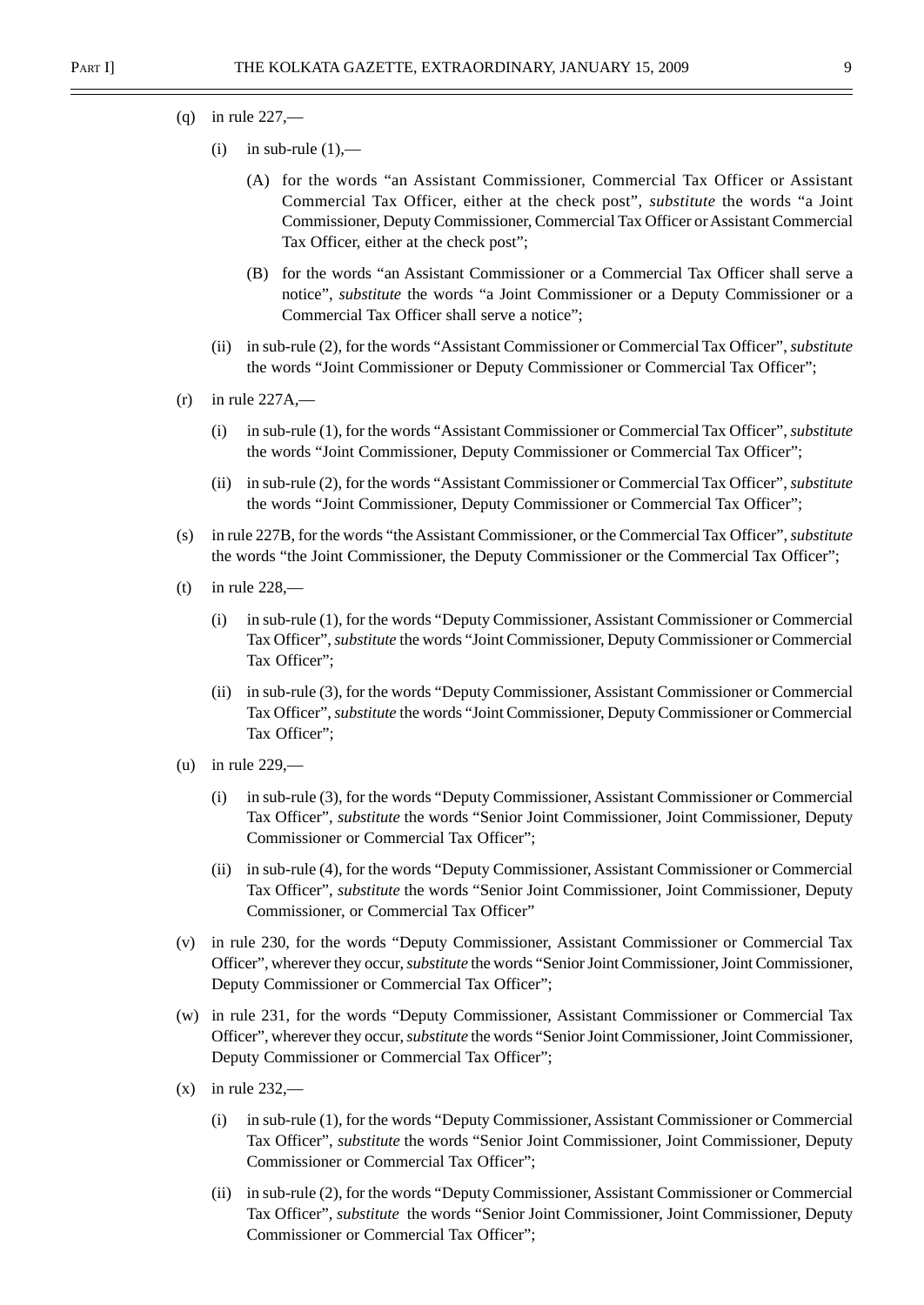- (9) in CHAPTER XVI, in rule 235, in sub-rule (1), for the words "Assistant Commissioner or Commercial Tax Officer", *substitute* the words "Joint Commissioner, Deputy Commissioner or Commercial Tax Officer";
- (10) in CHAPTER XVII,—
	- (a) in rule 239, for sub-rule (1), *substitute* the following sub-rule:-

" (1) Where an appeal arises from an assessment order passed by the appropriate assessing authority who is—

- (a) a Commercial Tax Officer in rank, such appeal shall lie to the appellate authority who is a Deputy Commissioner or Joint Commissioner in rank;
- (b) a Deputy Commissioner in rank, such appeal shall lie to the appellate authority who is Joint Commissioner or Senior Joint Commissioner in rank;
- (c) a Joint Commissioner in rank, such appeal shall lie to the appellate authority who is a Senior Joint Commissioner in rank;
- (d) a Senior Joint Commissioner in rank, such appeal shall lie to the appellate authority who is an Additional Commissioner in rank:

Provided that, if the Commissioner thinks fit so to do, he may transfer any appeal from the file of one Deputy Commissioner to that of another Deputy Commissioner or Joint Commissioner or from the file of one Joint Commissioner to that of another Joint Commissioner or Senior Joint Commissioner or from the file of one Senior Joint Commissioner to that of another and thereupon the Deputy Commissioner, Joint Commissioner or Senior Joint Commissioner, as the case may be , to whose file the appeal is so transferred, shall proceed with and dispose of the appeal as if it had been duly filed before him.";

- (b) in rule 244,—
	- (i) for sub-rule (1), *substitute* the following sub-rule:—

 $\degree$ (1) Subject to the provisions of sub-rule (1) of rule 245, and in the interest of revenue, any assessment made or order passed under the Act and the rules made thereunder may be revised *suo motu* under section 80 and accordingly—

- (a) any order passed by an Assistant Commercial Tax Officer, or passed by a Commercial Tax Officer as registering authority, assessing authority, or otherwise, may be revised by a Deputy Commissioner or Joint Commissioner, on his own motion, who has jurisdiction over such Assistant Commercial Tax Officer or Commercial Tax Officer,
- (b) any order passed by a Deputy Commissioner, as registering authority or assessing authority or otherwise, may be revised by Joint Commissioner or Senior Joint Commissioner, on his own motion, who has jurisdiction over such Deputy Commissioner,
- (c) any order passed by a Joint Commissioner may be revised by a Senior Joint Commissioner, on his own motion,
- (d) any order passed by a Senior Joint Commissioner may be revised by an Additional Commissioner on his own motion,
- (e) any order passed by an Additional Commissioner may be revised by a Special Commissioner on his own motion,
- (f) any order passed by any officer referred to in clause (a) clause (b), clause (c), clause (d), or clause (e) or by any of the predecessors-in-officer of the Commissioner, may be revised by the Commissioner.";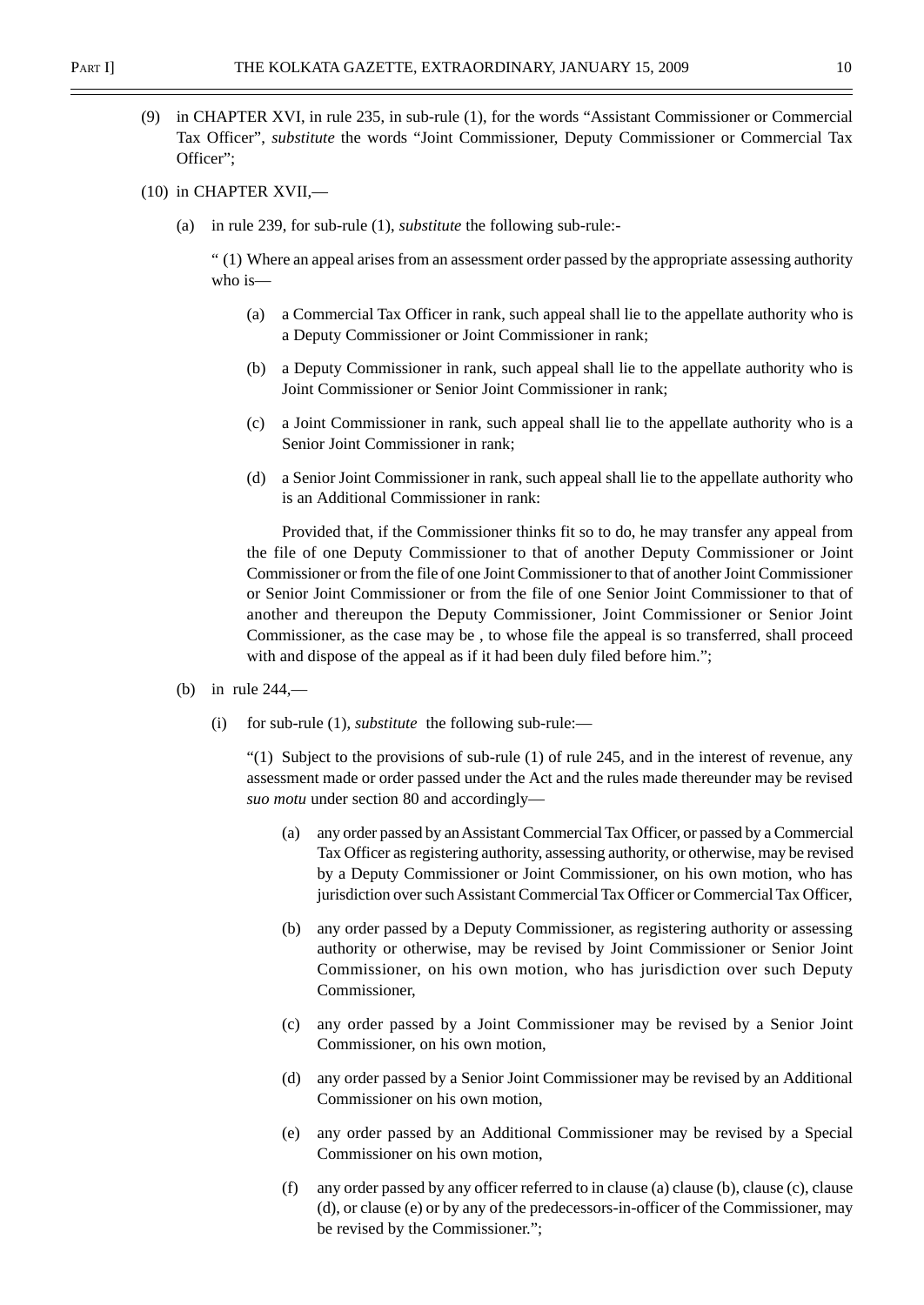$\equiv$ 

#### (ii) for sub-rule (2), *substitute* the following sub-rule:—

"(2) An application under sub-section  $(1)$  of section 81 for revision of an order passed by the authority referred to in column (2) of Table A below relating to an order referred to in column (3) of the said Table, shall be made, at the first instance, to the authority referred to in column (4) of the said Table who shall also dispose the application by an order in writing:—

| S1. No. | Order passed by<br>the authority           | Order                                                                                            | Revision by the authority                           |
|---------|--------------------------------------------|--------------------------------------------------------------------------------------------------|-----------------------------------------------------|
| (1)     | (2)                                        | (3)                                                                                              | (4)                                                 |
| 1.      | <b>Assistant Commercial Tax</b><br>Officer | any order, other than an order<br>of assessment against which<br>an appeal lies under section 79 | Deputy Commissioner or<br>Joint Commissioner.       |
| 2.      | Commercial Tax<br>Officer                  | any order, other than an order<br>of assessment against which an<br>appeal lies under section 79 | Deputy Commissioner or<br>Joint Commissioner.       |
| 3.      | Deputy Commissioner                        | any order, other than an order<br>of assessment against which an<br>appeal lies under section 79 | Joint Commissioner or<br>Senior Joint Commissioner. |
| 4.      | Joint Commissioner                         | any order other than an order<br>of assessment against which<br>an appeal lies under section 79  | Senior Joint Commissioner.                          |
| 5.      | Senior Joint Commissioner                  | any order, other than an order<br>of assessment against which an<br>appeal lies under section 79 | Additional Commissioner.                            |
| 6.      | <b>Additional Commissioner</b>             | any order, other than an order<br>of assessment against which an<br>appeal lies under section 79 | Special Commissioner.                               |

| able |  |
|------|--|
|------|--|

(iii) in sub-rule (2A), for the Table B, *substitute* the following Table :—

### **Table B**

| Sl. No. | Order passed by<br>the authority | Order                                                      | Revision by the authority                           |
|---------|----------------------------------|------------------------------------------------------------|-----------------------------------------------------|
| (1)     | (2)                              | (3)                                                        | (4)                                                 |
| 1.      | Deputy Commissioner              | final revisional order under<br>sub-rule $(2)$ of rule 244 | Joint Commissioner or Senior<br>Joint Commissioner. |
| 2.      | Joint Commissioner               | final revisional order under<br>sub-rule $(2)$ of rule 244 | Senior Joint Commissioner.                          |
| 3.      | Senior Joint Commissioner        | final revisional order under<br>sub-rule $(2)$ of rule 244 | Additional Commissioner.                            |
| 4.      | <b>Additional Commissioner</b>   | final revisional order under<br>sub-rule $(2)$ of rule 244 | Special Commissioner.                               |
| 5.      | Special Commissioner             | final revisional order under<br>sub-rule (2) of rule 244   | Commissioner.<br>".                                 |